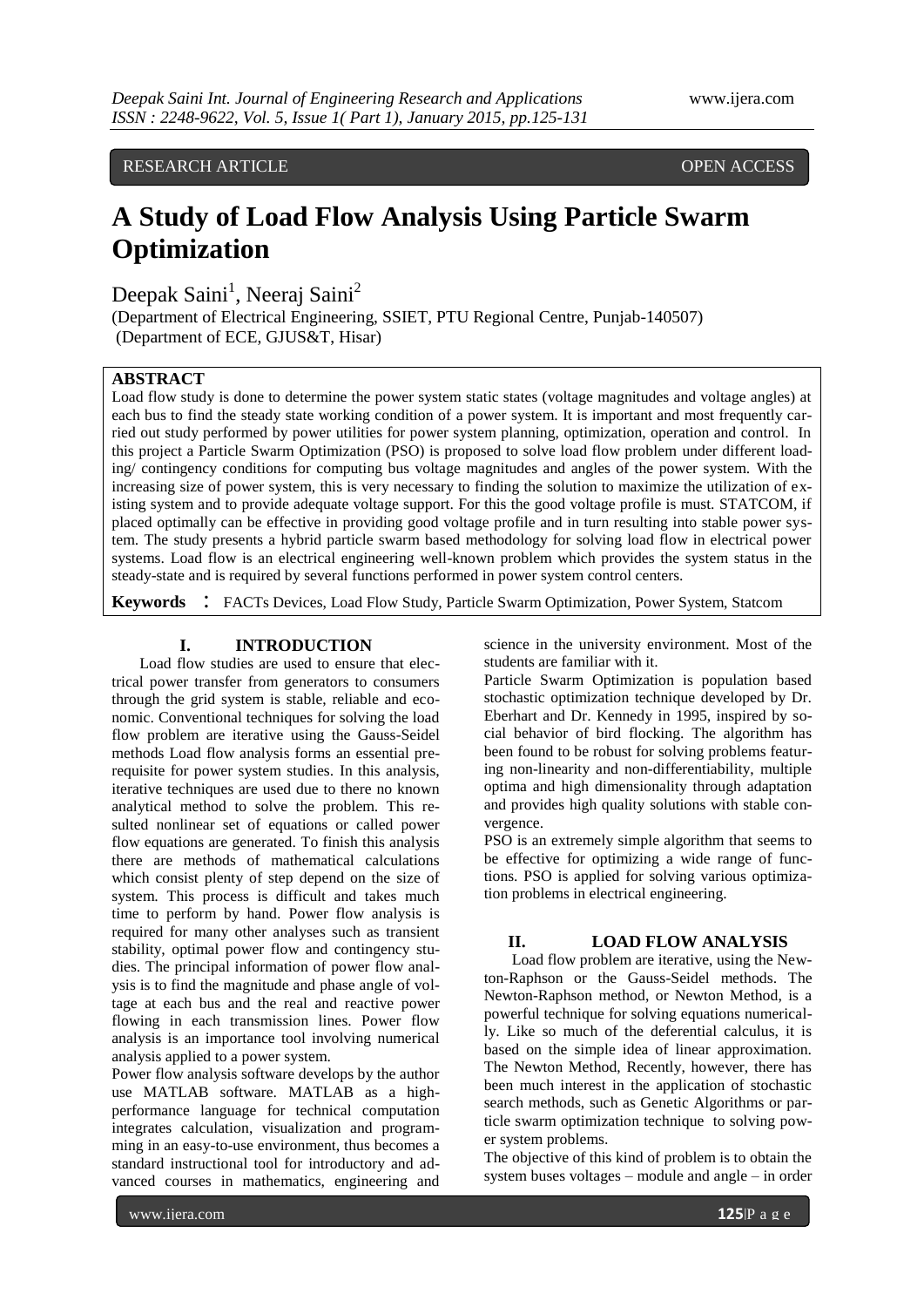to determine later the power adjustments in the generation buses and the power flow in the system lines. The power flow study provides the system status in the steady-state, i.e., its parameters do not vary with the time variation. The importance of the power flow calculation is also the obtaining of an optimal point of operation, regarding to quality and economy. Once the steady-state of the system is known, it is possible to estimate the amount of power generation necessary to supply the power demand plus the power losses. In the system lines, moreover the voltage levels must be kept within the boundaries and overloaded operations, besides the operations in the stability limit must be avoided.

Load flow studies are based on a nodal voltage analysis of a power system.

The conventional load flow methods used for power systems are as follows:-

1. Gauss-Seidel method with admittance matrix (YGS)

2. Gauss-Seidel method with impedance matrix (ZGS)

- 3. Newton-Raphson (NR) method
- 4. Decoupled Newton-Raphson (DNR)

5. Fast Decoupled Newton-Raphson (FDNR)

The most important load flow methods, which can be applied to new distribution networks, are categorized to six groups: NR based methods, Gauss- Seidel based methods, super position based methods, compensated backward/forward sweep methods, optimization based methods and artificial intelligence based methods.



## $Fig.(a)$

### **II.I Modeling of STATCOM**

The static compensator (STATCOM) is one of the most prominent members in the family of FACTS devices, which is connected in shunt to the transmission grid. It is usually used to control transmission voltage by reactive power compensation. In ideal steady state analysis, it can be assumed that active power exchange between the AC system and the STATCOM can be neglected, and only the reactive power can exchanged between them.

The presence of FACTS controllers is accommodated and accounted for by adding new equations to the set of the power flow equations and modifying some of the existing power flow equations as needed. The Jacobian equation is modified accordingly. The STATCOM is modeled as a controllable voltage source (Ep) in series with impedance.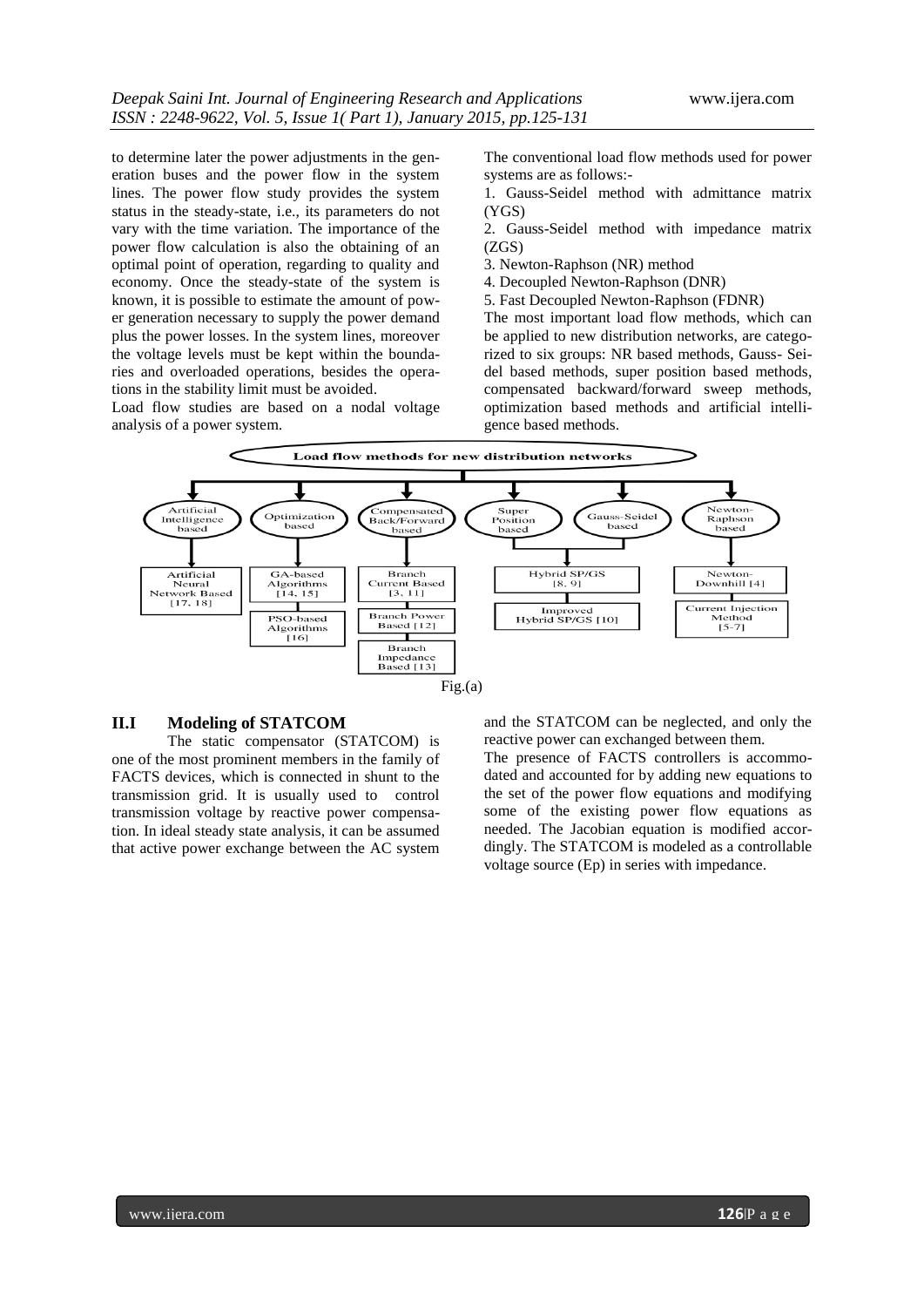

Fig. (b) Steady State model of STATCOM

.With the addition of STATCOM connected at bus k the power flow equations of the system remain same as the power flow equation of the system without STATCOM for all buses.

$$
P_p = G|V_k^2| - |V_k||E_p||Y_p|\cos(\delta_k - \delta_p - \theta_p)
$$
  
\n
$$
Q_p = B|V_k^2| - |V_k||E_p||Y_p|\sin(\delta_k - \delta_p - \theta_p)
$$
  
\n(ii) (i) (ii)

Where  $|E_p|$ ,  $\delta_p |Y_p|$  and  $\theta_p$  are define in the earlier figure.

Addition of STATCOM introduces two new variables ( $|E_p|$  and  $\delta_p$ ). Thus one more equation needed to solve the power flow problem. This equation is found using the fact that power consumed by the source  $E_p$  (called  $P_{Ep}$ ) must be zero in steady state and is given by eq.(2.35)

$$
P_{Ep} = \text{Re}\,al[E_p I_p^*] = -\left(G_p \left| E_p^2 \right| + \left| E_p \left| V_k \right| Y_p \right| \cos\left(\delta_k - \delta_p - \theta_p\right) = 0 \tag{iii}
$$

A row and a column related to  $P_{Ep}$  and  $\delta_p$  are added to Jacobian matrix.. The modified Jacobian elements are as given below:

$$
\frac{\partial P_{Ep}}{\partial \delta_k} = + \left| E_p \middle\| V_k \middle\| Y_p \middle\| \sin \left( \delta_k - \delta_p - \theta_p \right) \right|
$$
\n
$$
\frac{\partial P_{Ep}}{\partial S} = -2G_p \left| E_p \right| + \left| V_k \right| Y_p \left| \cos \left( \delta_k - \delta_p - \theta_p \right) \right|
$$
\n(iv)

$$
\frac{\partial \delta_k}{\partial P_{Ep}} \left| \begin{matrix} -\frac{1}{p} \left| \frac{\partial \phi}{\partial p} \right| & \frac{1}{p} \left| \frac{\partial \phi}{\partial p} \right| & \frac{\partial \phi}{\partial p} \end{matrix} \right| \right| \tag{v}
$$

$$
\frac{\partial F_{Ep}}{\partial \delta_p} = -\Big| E_p \Big| V_k \Big| Y_p \Big| \sin \Big( \delta_k - \delta_p - \theta \Big) \tag{vi}
$$

And the following terms are found from equations. (3.33) and (3.34):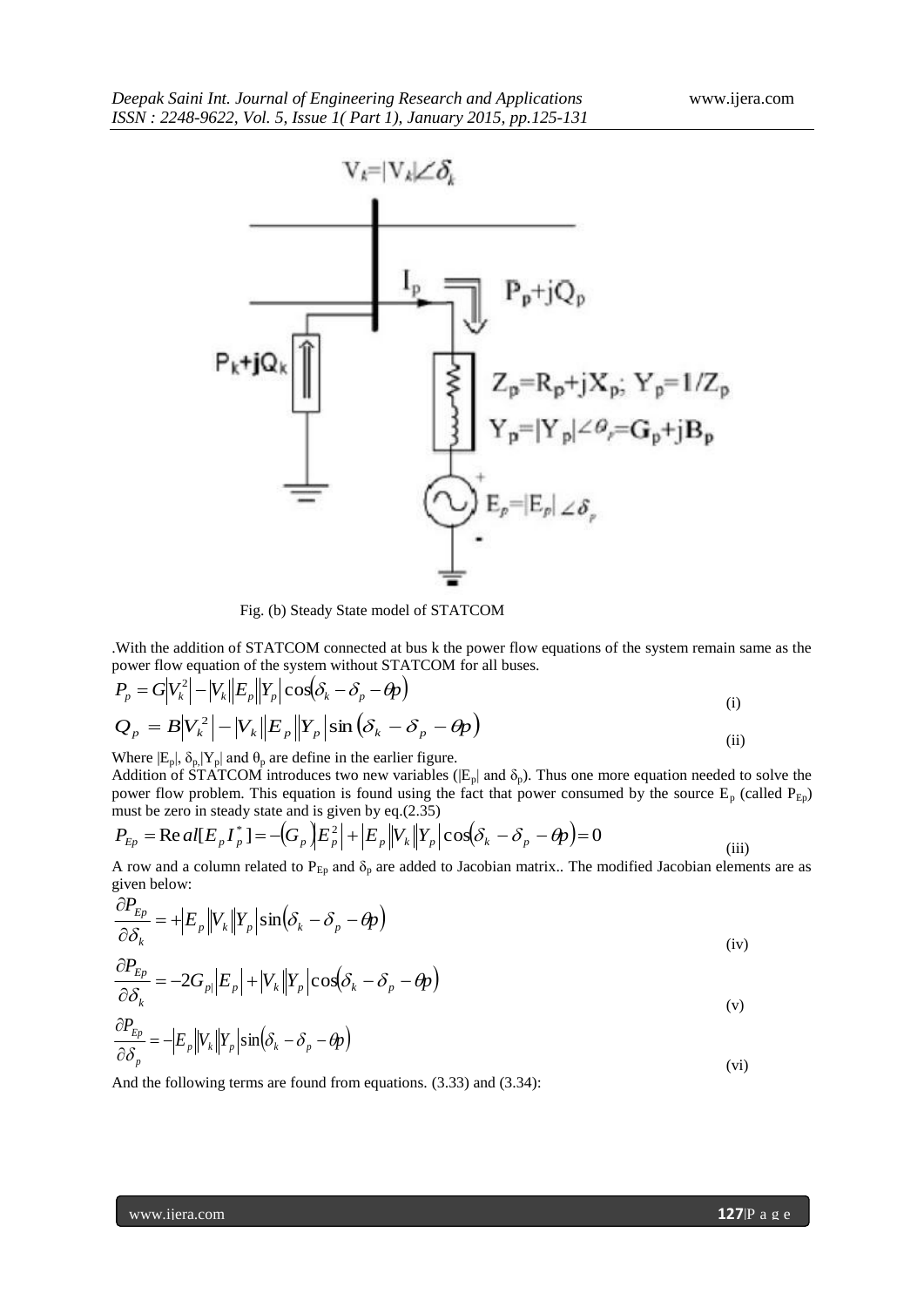$$
\frac{\partial P_p}{\partial \delta_p} = -|V_k||E_p||Y_p|\sin(\delta_k - \delta_p - \theta_p)
$$
\n(vii)

$$
\frac{\partial P_p}{\partial \delta_k} = -\frac{\partial P_p}{\partial \delta_p} \tag{viii}
$$

$$
\frac{\partial P_p}{\partial E_p} = |V_k||Y_p|\cos(\delta_k - \delta_p - \theta_p)
$$
\n(ix)

$$
\frac{\partial Q_p}{\partial E_k} = -|V_k||Y_p|\sin(\delta_k - \delta_p - \theta_p)
$$
\n(x)

The steps to incorporate STATCOM are as follows:

Step 1: Read the system database.

Step 2: The system buses, at which STATCOM are assumed to be placed are made PV buses.

Step 3: The specified real power and reactive power at which STATCOM is placed is calculated using eq. (iii) and eq. (iv).

Step 4: On the buses with STATCOM, the specified voltage is set according to the desired voltage and upper and lower limits of reactive power are set according to the STATCOM ratings.

Step 5: Modify Jacobian elements by using eq.(vii) to eq.(x).

Step 6: Carry Newton-Raphson load flow with modified Jacobian elements.

Step 7: Voltages and angles of system and STATCOM are updated.

# **III. PARTICLE SWARM OPTIMI-ZATION (PSO)**

This chapter presents the basic theory of the PSO method and introduces the concept of a new enhanced particle swarm optimizer that is proposed in this research to improve the performance of the canonical PSO formulation.

The theoretical background includes a detailed description of the PSO in the real number space with its corresponding mathematical equations, different configurations of the swarm (including the gbest and lbest topologies), and an explanation of the PSO parameters.

Additionally, the integer PSO variant that is used when some (or all) the decision variables are integer numbers is fully described together with the theory of the proposed enhanced particle swarm optimizer.

## *Topology of the swarm*

 Particles have been studied in two general types of neighborhoods: (i) global best (gbest) and (ii) local best (pbest). In the gbest neighborhood the particles are attracted to the best solution found by any member of the swarm. This represents a fully connected network where each particle has access to the information of all other members in the community. However, in the case of using the local best approach, each particle has access to the information corresponding to its immediate neighbors, according to a certain swarm topology. The two most common topologies are the ring topology, where each particle is connected with two neighborhood and the wheel topology (typical for highly centralized business organizations), where the individuals are isolated from one another and all the information is communicated to a focal individual.

Kennedy suggested that the gbest version converges fast but may be trapped in a local minimum, while the lbest networks have more chances to find an optimal solution, although with slower convergence. Kennedy and Mendes have evaluated all the topologies in Fig. (c) as well as the case of random neighbors. In their investigations with a total number of 20 particles, they found that the best performance occurred in a randomly generated neighborhood with an average size of 5 particles.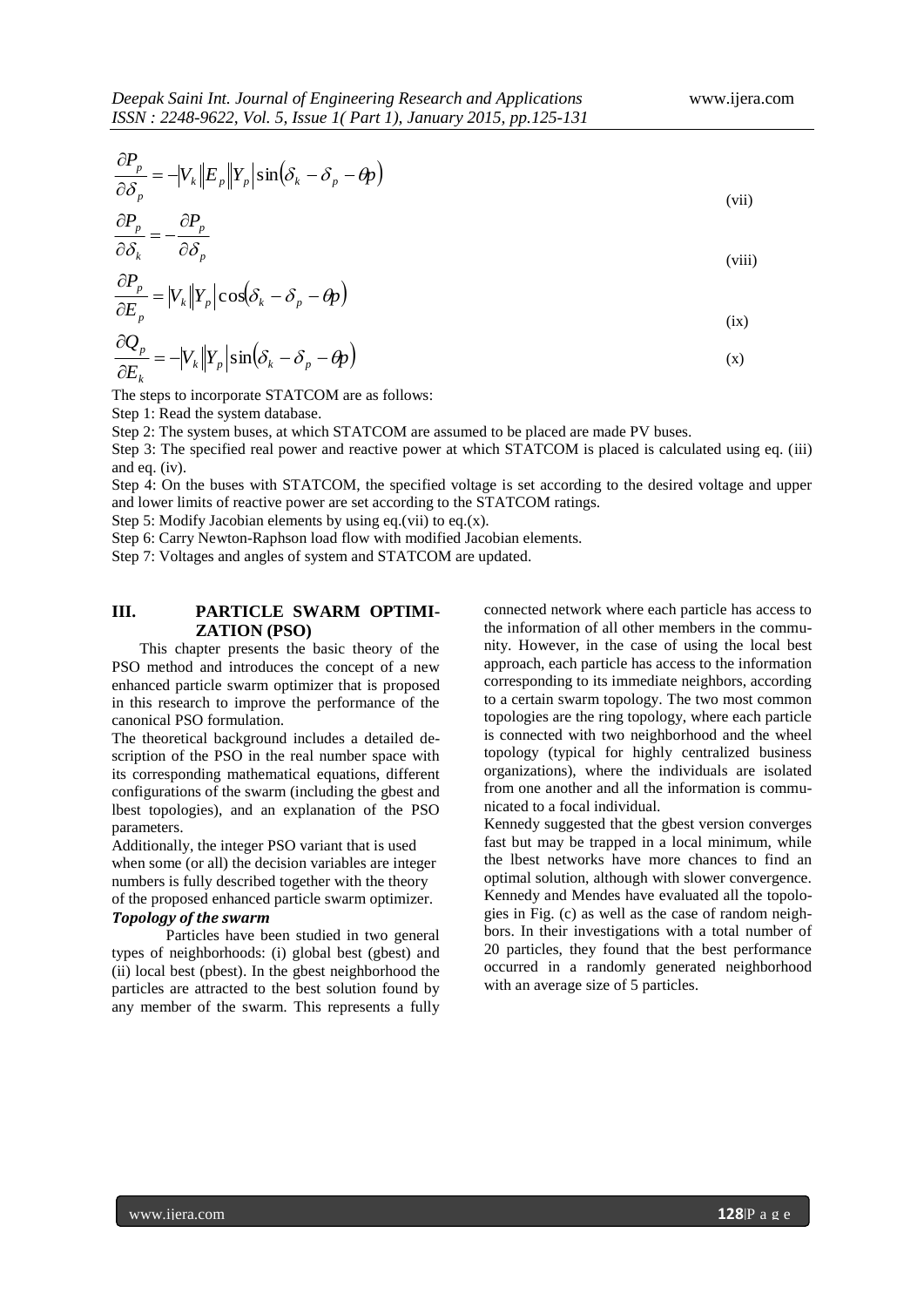

Fig.(c) Swarm topologies: (a) global best, (b) ring topology, (c) wheel topology,(d) pyramid topology, (e) Von Neumann topology

# **IV. FIGURES & TABLES**

In the PSO algorithm, there are five different parameters to be tuned for optimal performance: (a) type and value of inertia constant  $(w<sub>i</sub>)$ , (b) acceleration constants (c<sub>1</sub>and c<sub>2</sub>), (c) maximum velocity ( $v_{max}$ ) for each dimension of the problem hyperspace, (d) number of particles in the swarm, and (e) maximum number of iterations.

| Parameter name                   | <b>Tested value</b>                       |  |
|----------------------------------|-------------------------------------------|--|
|                                  |                                           |  |
| Inertia weight                   | Fixed inertia weight: $\{0.5, 0.7, 0.9\}$ |  |
|                                  | Linearly decreasing inertia weight        |  |
|                                  | Randomly decreasing inertia weight        |  |
| No. of particle                  | 5,10                                      |  |
| Individual acceleration constant | $1.5$ to 3                                |  |
| Social acceleration constant     | $4-c_1$                                   |  |
| No. of iteration                 | 5,10,20                                   |  |
| Maximum velocity                 | 1,3,5                                     |  |
| Minimum velocity                 | 0,1                                       |  |

# **Tested values for PSO parameters**

# **Optimal PSO parameters**

| Parameter name                   | <b>Optimal value</b>               |
|----------------------------------|------------------------------------|
| Inertia weight                   | Linearly decreasing inertia weight |
| No. of particle                  | 10                                 |
| Individual acceleration constant | 2.6                                |
| Social acceleration constant     | 1.4                                |
| No. of iteration                 | 10                                 |
| Maximum velocity                 | 3                                  |
| Minimum velocity                 |                                    |

www.ijera.com **129**|P a g e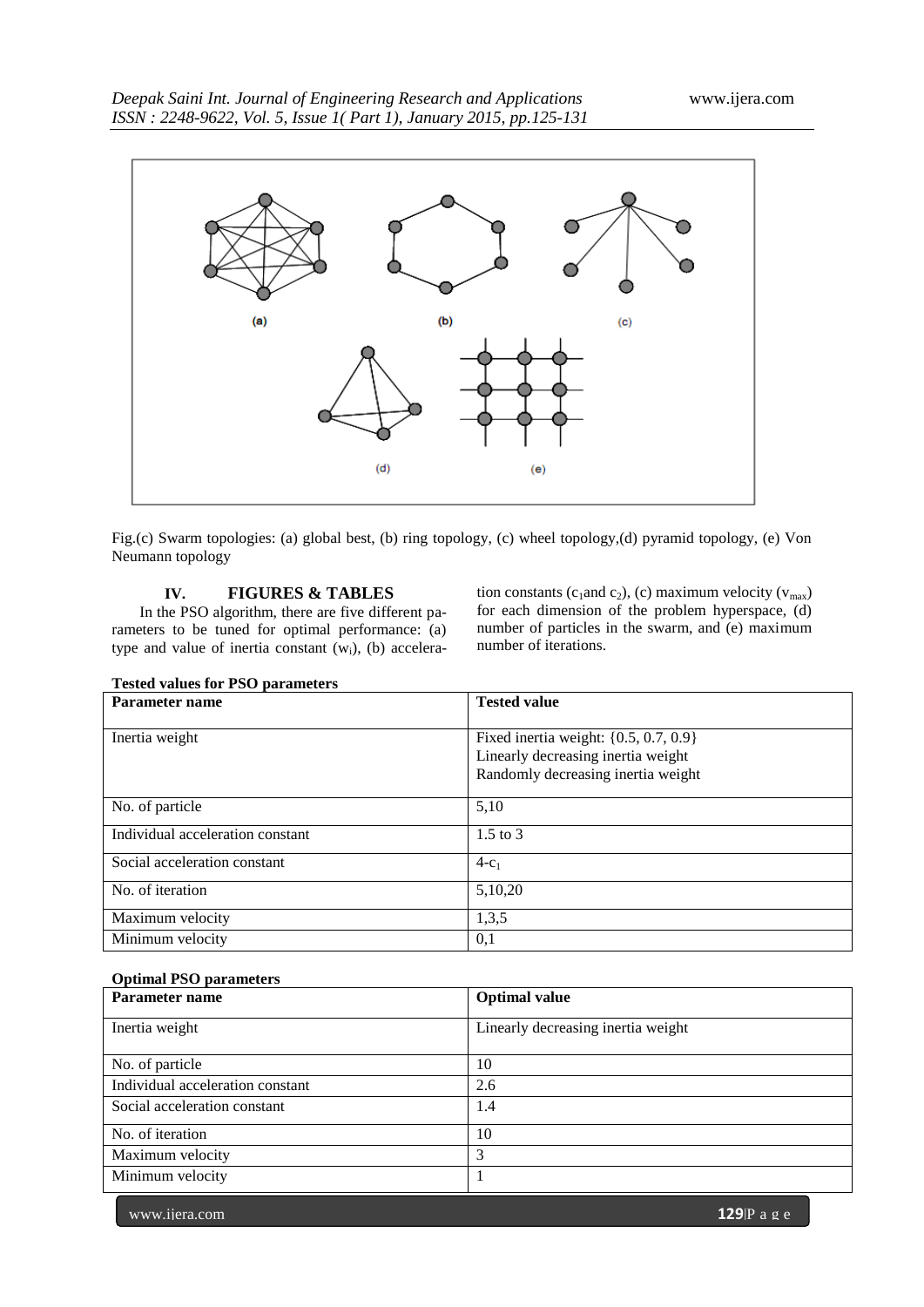

# **Fig. (d) Algorithm for implementing PSO**

## *Result with PSO*

As per implementation of PSO technique we find the following result given is:-

| No. of STATCOM connected | Optimal location of STATCOM | Objective function |
|--------------------------|-----------------------------|--------------------|
|                          |                             |                    |
|                          |                             |                    |
|                          |                             |                    |
| One                      | <b>Bus no. 38</b>           | 0.4493             |
|                          |                             |                    |
|                          |                             |                    |
|                          |                             |                    |

## **Graphical Representation**

The graphical representation between Bus no. and voltage deviation are shown in fig. (e) in which the bus no.38 has the minimum point value.